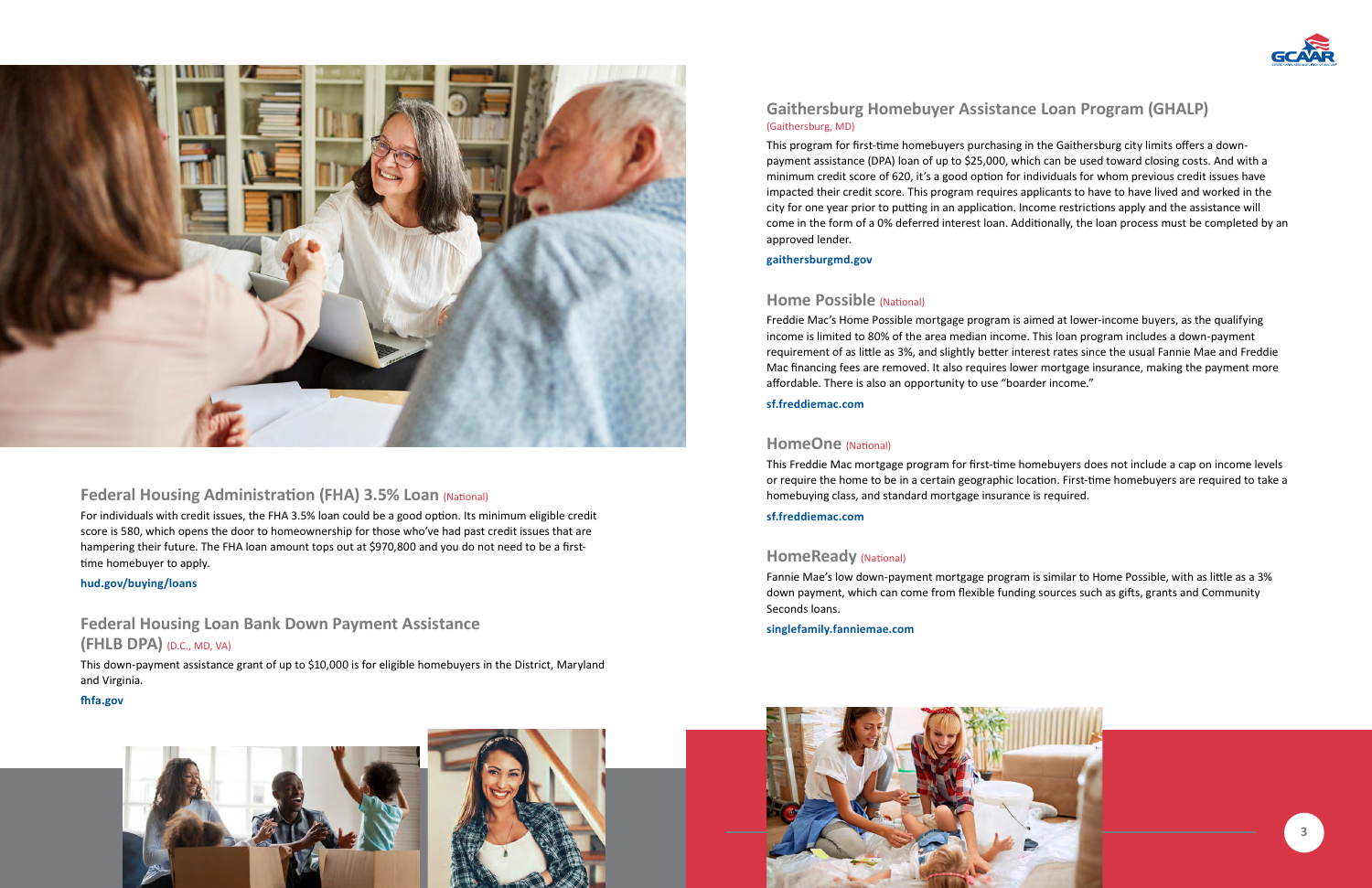





This is a two-part loan program. The first is a conventional mortgage loan requiring a minimum of 5% down payment. The 2nd loan is forgivable after five years and covers up to \$30,000 of the buyer's student loans—and no more than 15% of the purchase price.

### **[mmp.maryland.gov/Pages/SmartBuy](http://mmp.maryland.gov/Pages/SmartBuy)**

# **Maryland Mortgage Program Flex (MD)**

# **MPDU (Moderately Priced Dwelling Unit) Sales Program (Montgomery County,** MD)

The Maryland Mortgage Program Flex loans offer both loans and grants for homebuyers in the state of Maryland. The suite of loan products allows the borrower to have most, if not all, of their minimum down-payment requirements paid for. Borrowers do not need to be first-time homebuyers, but they can't own another home at the time of closing.

### **[mmp.maryland.gov/Pages/FlexLoans](http://mmp.maryland.gov/Pages/FlexLoans)**

Montgomery County's MPDU Program offers townhomes and condominiums to first-time homebuyers who meet certain household income requirements. MPDU buyers must be able to qualify for a mortgage; pay a down payment; pay settlement fees including advance taxes and advance insurance; and pay a monthly mortgage payment, utilities and other costs. Special financing and down-payment and closing-cost assistance are available through the Housing Opportunities Commission.

#### **[montgomerycountymd.gov](http://montgomerycountymd.gov)**

# **NACA (Neighborhood Assistance Corp. of America)** (National)

When a homebuyer goes through its training, they are eligible for NACA's below-market interest rate financing, but applicants have to follow the program.

#### **[naca.com](http://naca.com)**

# **Veterans Benefits Administration (VA) loan** (National)

VA home loans offer 100% financing and are the only loans where the appraiser must ask the REALTOR® for help in getting the value. The appraisers are required to ask the agent for the comps used to determine the sales price. VA home loans are open to U.S. military service members and [veterans.](http://va.gov/housing-assistance/home-loans/eligibility)

#### **va.gov/housing-assistance/home-loans/eligibility**

# **House Keys 4 Employees (HK4E)** (Montgomery County, MD)

HK4E is a closing-cost assistance program available to Montgomery County government employees. It provides added help when an employer offers closing-cost assistance to its employees. To be eligible, the first mortgage must be through the Maryland CDA mortgage program.

**[mmp.maryland.gov](http://mmp.maryland.gov)**

# **Housing Choice Voucher Program (National)**

The Housing Choice Voucher Program allows families who are assisted by the voucher subsidy to buy a home and receive monthly assistance for the mortgage payment vs. for rent. Families must already be a part of the rental voucher program. The assistance amount differs from the rental subsidy and varies by jurisdiction.

**[hud.gov](http://hud.gov)**

# **Housing Purchase Assistance Program (HPAP)** (D.C.)

Offered by the District of Columbia Department of Housing and Community Development, first-time homebuyers can get up to \$80,000 in financing assistance and up to an additional \$4,000 in closing-cost assistance in the form of a loan. The amount of assistance and length of the loan deferment period are determined by the buyer's income and household size. Agents and would-be buyers should be aware of possible last-minute changes to assistance amounts.

**[dhcd.dc.gov](http://dhcd.dc.gov)**

# **Inclusionary Zoning (IZ) Program (D.C.)**

The D.C. government requires that 8-10% of units in most new or renovated condo buildings or townhome developments are sold at a reduced price, so the IZ program allows applicants to enter a lottery to buy select reduced-price condos or townhomes if their household meets the program's income requirements. This is administered by the D.C. Department of Housing and Community Development (DHCD).

**[dhcd.dc.gov](http://dhcd.dc.gov)**

## **Maryland Mortgage Advantage Program (MD)**

This program offers a 3, 4 or 5% loan to cover down payment and/or closing costs. It can be used with both FHA and conventional financing. This particular program does require you to be a first-time homebuyer unless purchasing in a targeted area. There are income limitations according to household size and max purchase prices according to the county. There is no payment on this loan and it does not need to be paid back unless you sell the home, refinance the mortgage or move out of the home as your primary residence. The program must be accessed through an approved lender.

**[mmp.maryland.gov/Pages/1stTimeAdvantage.aspx](http://mmp.maryland.gov/Pages/1stTimeAdvantage.aspx)**

# **Maryland Mortgage Program SmartBuy** (MD)